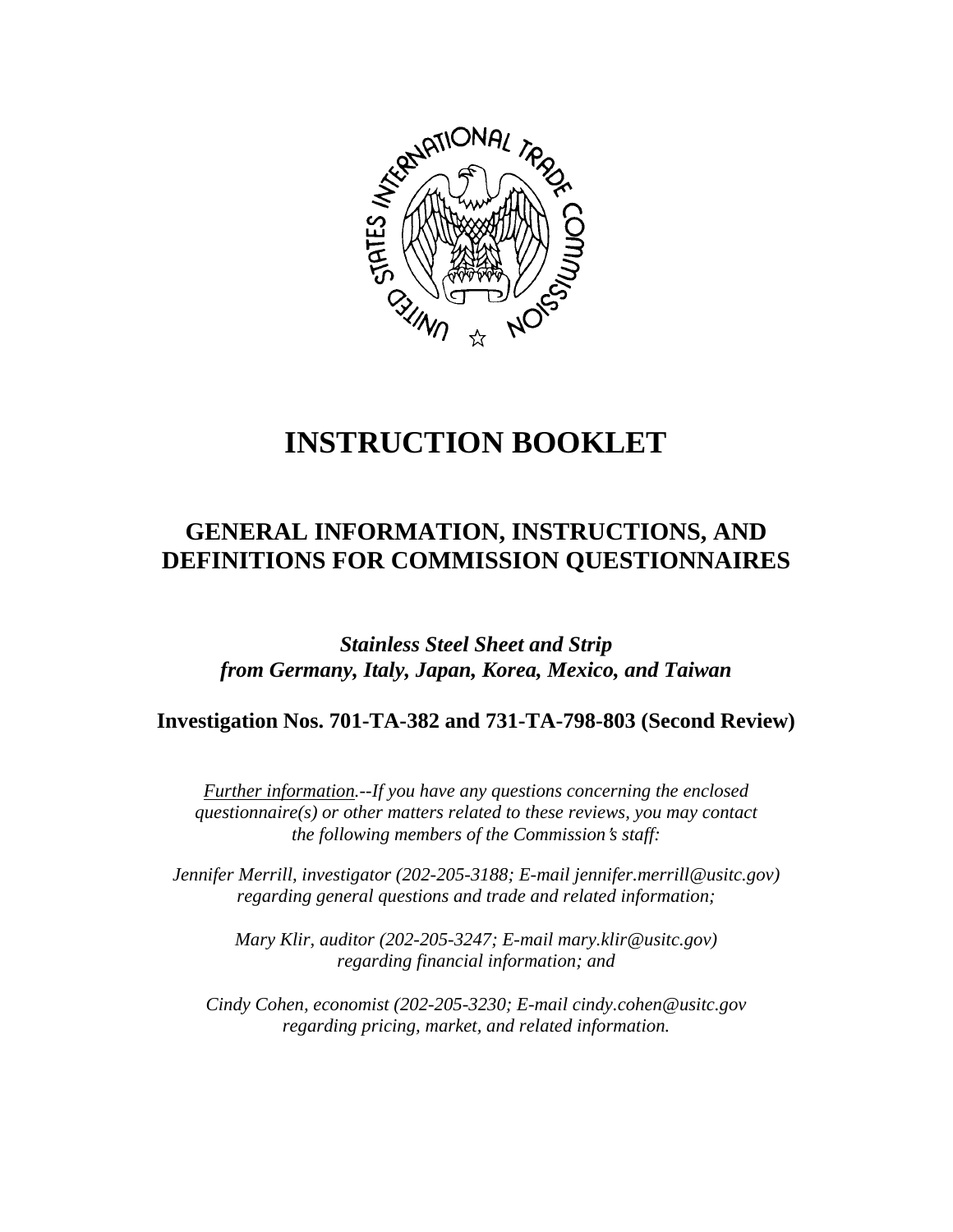#### **GENERAL INFORMATION**

*Background*.-- On July 27, 1999, Commerce issued antidumping duty orders on imports of certain stainless steel sheet and strip from France (64 FR 40562), Germany (64 FR 40557), Italy (64 FR 40567), Japan (64 FR 40565), Mexico (64 FR 40560), Korea (64 F.R. 40555), Taiwan (64 F.R. 40555), and the United Kingdom (64 F.R. 40555). On August 6, 1999, the Department of Commerce (Commerce) issued countervailing duty orders on imports of certain stainless steel sheet and strip from France, Italy, and Korea (64 F.R. 42923).

On June 1, 2004, the Commission instituted reviews pursuant to section 751(c) of the Tariff Act of 1930 (19 U.S.C. § 1675(c)) (the Act) to determine whether revocation of the orders would be likely to lead to continuation or recurrence of material injury to the domestic industry within a reasonably foreseeable time (69 F.R. 30958). Following five year reviews by Commerce and the Commission, effective July 25, 2005, Commerce issued a continuation of the countervailing duty orders on stainless steel sheet and strip from Italy and Korea and the antidumping duty orders on stainless steel sheet and strip from Germany, Italy, Japan, Korea, Mexico, and Taiwan (70 F.R. 44886, August 4, 2005). Effective July 27, 2004, Commerce issued a revocation of the antidumping duty order on stainless steel sheet and strip from France and the United Kingdom (70 F.R. 44894, August 4, 2005). Effective September 1, 2004 Commerce issued a revocation of the countervailing duty order on stainless steel sheet and strip from France (70 FR 53415). Effective March 28, 2006, Commerce issued a revocation of the countervailing duty order on stainless steel sheet and strip from Italy (71 FR 15382).

On June 1, 2010, the Commission instituted reviews pursuant to section 751(c) of the Tariff Act of 1930 (19 U.S.C. § 1675(c)) (the Act) to determine whether revocation of the subject orders would be likely to lead to continuation or recurrence of material injury to the domestic industry within a reasonably foreseeable time (75 F.R. 30437). Each order for which the Commission and Commerce make affirmative determinations will remain in place. If the Commission makes a negative determination on a particular order, the Department of Commerce will revoke that order.

Questionnaires and other information pertinent to these reviews are available at **http://www.usitc.gov/trade\_remedy/731\_ad\_701\_cvd/investigations/2010/ss\_sheet\_and\_stri p/reviewphase.htm**. Address all correspondence to the United States International Trade Commission, Washington, DC 20436. Hearing-impaired individuals can obtain information regarding these reviews via the Commission's TDD terminal (202-205-1810).

*Due date of questionnaire(s)*.—Except where instructed otherwise, return the completed questionnaire(s) to the United States International Trade Commission by no later than March 9, 2011. Use of an overnight mail service may be necessary to ensure that your response actually reaches the Commission by **March 9**. Please make sure the completed questionnaire is sent to the attention of Jennifer Merrill (U.S. Producer, Importer, and Foreign Producer questionnaires) or Amelia Preece (Purchaser questionnaires). **Return only one copy of the completed questionnaire(s), but please keep a copy for your records so that you can refer to it if the Commission staff contacts you with any questions during the course of the reviews.**

### **GENERAL INFORMATION--***Continued*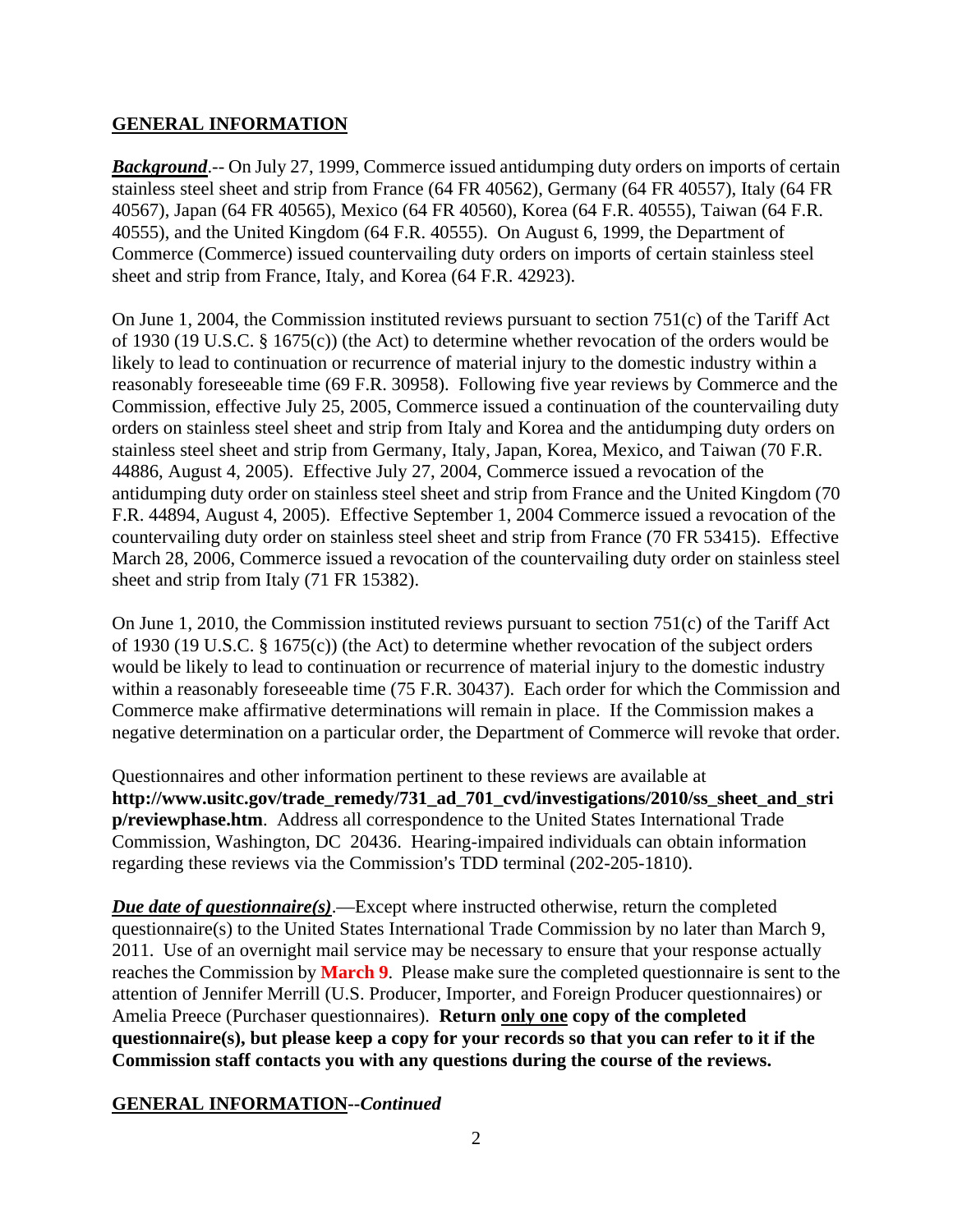*Service of questionnaire response(s)*.--In the event that your firm is a party to these reviews, you are required to serve a copy of the questionnaire(s), once completed, on parties to the proceeding that are subject to administrative protective order (see 19 CFR  $\S 207.7$ ). A list of such parties is maintained by the Commission's Secretary and may be obtained by calling 202-205-1803. A certificate of service must accompany the copy of the completed questionnaire(s) you submit (see 19 CFR § 207.7).

*Confidentiality*.--The commercial and financial data furnished in response to the enclosed questionnaire(s) that reveal the individual operations of your firm will be treated as confidential by the Commission to the extent that such data are not otherwise available to the public and will not be disclosed except as may be required by law (see 19 U.S.C. § 1677f). Such confidential information will not be published in a manner that will reveal the individual operations of your firm; however, nonnumerical characterizations of numerical business proprietary information (such as discussion of trends) will be treated as confidential business information only at the request of the submitter for good cause shown.

*Verification***.--The information submitted in the enclosed questionnaire(s) is subject to audit and verification by the Commission. To facilitate possible verification of data, please keep all your workpapers and supporting documents used in the preparation of the questionnaire response(s).**

*Release of information*.--The information provided by your firm in response to the questionnaire(s), as well as any other business proprietary information submitted by your firm to the Commission in connection with the reviews, may become subject to, and released under, the administrative protective order provisions of the Tariff Act of 1930 (19 U.S.C. § 1677f) and section 207.7 of the Commission's Rules of Practice and Procedure (19 CFR  $\S$  207.7). This means that certain lawyers and other authorized individuals may temporarily be given access to the information for use in connection with these reviews or other import-injury proceedings or reviews conducted by the Commission on the same or similar merchandise; those individuals would be subject to severe penalties if the information were divulged to unauthorized individuals.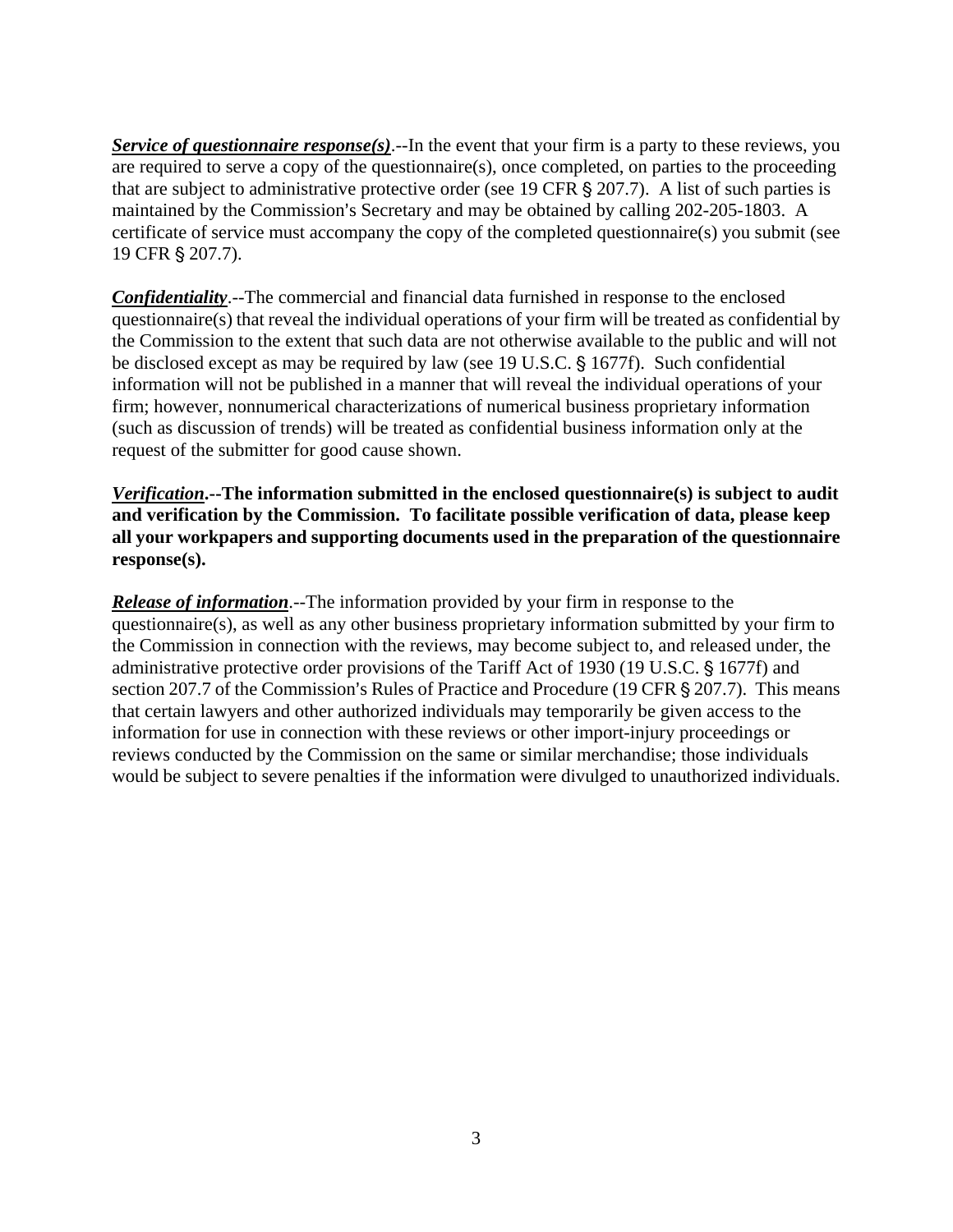### **INSTRUCTIONS**

*Answer all questions*.--Do not leave any question or section blank unless a questionnaire expressly directs you to skip over certain questions or sections. If the answer to any question is "none," write "none." If information is not readily available from your records in exactly the **form requested, furnish carefully prepared estimates--designated as such by the letter E<sup>"</sup>--and explain the basis of your estimates**. Answers to questions and any necessary comments or explanations should be supplied in the space provided or on separate sheets attached to the appropriate page of the questionnaire(s). If your firm is completing more than one questionnaire in connection with these reviews (i.e., a producer, importer, and/or purchaser questionnaire), you need not respond to duplicated questions in the questionnaires.

*Consolidate all U.S. establishments*.--Report the requested data for your establishment(s) located in the United States. **Firms operating more than one establishment should combine the data for all establishments into a single report.**

*Electronic completion***.--**Your firm is encouraged (but not required) to complete the questionnaire electronically in MS Word format. The MS Word versions of all the questionnaires in these investigations are available online at the ITC web page or may be obtained directly from the Commission's Investigator, Jennifer Merrill (202-205-3188, jennifer.merrill@usitc.gov).

*Electronic submission***.--**To the degree that it is possible and not overly burdensome, the Commission requests that responding firms submit their questionnaire responses electronically in MS Word format. The completion and receipt of questionnaire responses in the MS Word format allows the Commission to easily compile and analyze submitted data. There are three electronic submissions options detailed below. Paper and hardcopy submissions are also accepted.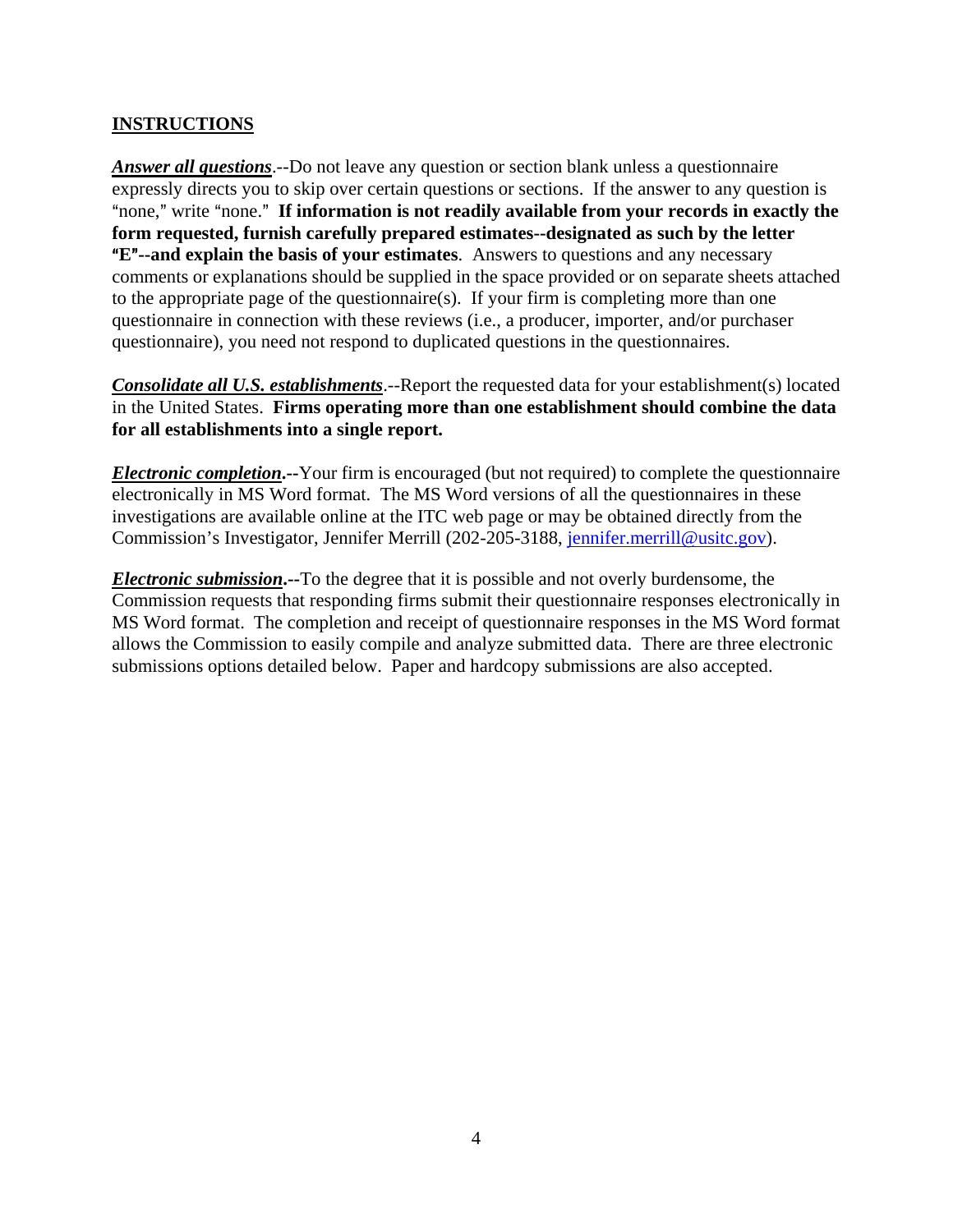#### **SUBMISSION OPTIONS**

**1) Upload via Secure Drop Box.--**Upload the completed questionnaire in MS Word format along with a scanned copy of the signed certification page (page 1) through the Commission's secure upload facility:

Web address: https://dropbox.usitc.gov/oinv/

Pin: SSSSR2

- **2) E-mail.--**E-mail the completed questionnaire to Jennifer Merrill (jennifer.merrill@usitc.gov) in MS Word format and include a scanned copy of the signed certification page (page 1).<sup>1</sup>
- **3) Compact disc (CD).--**Copy or burn the completed questionnaires in MS Word format along with a scanned copy of the signed certification page (page 1), and mail the CD to the address below via overnight mail service (regular U.S. mail undergoes security treatments that often damage CDs).
- **4) U.S. mail or overnight mail service.--**Mail to the following address:

**United States International Trade Commission Office of Investigations, Room 615 500 E Street SW Washington, DC 20024 (overnight) Washington, DC 20436 (U.S. mail)** 

**5) Fax.--**Fax to 202.205.3205.

**Note to parties.--**If you are a party to the investigations, and service of the questionnaire(s) is required, such service should be made in paper form pursuant to the applicable Commission rules for the purposes of service. However, all parties are instructed to encourage their clients to complete the questionnaires electronically and to forward any electronically completed questionnaires in the underlying MS Word format to the Commission's Investigator (e-mail or upload) at the time of service.

<sup>&</sup>lt;sup>1</sup> Please note that submitting your questionnaire by e-mail may subject your firm's business proprietary information to transmission over an unsecure environment and to possible disclosure. If you choose this option, the Commission warns you that any risk involving possible disclosure of such information is assumed by the submitter and not by the Commission.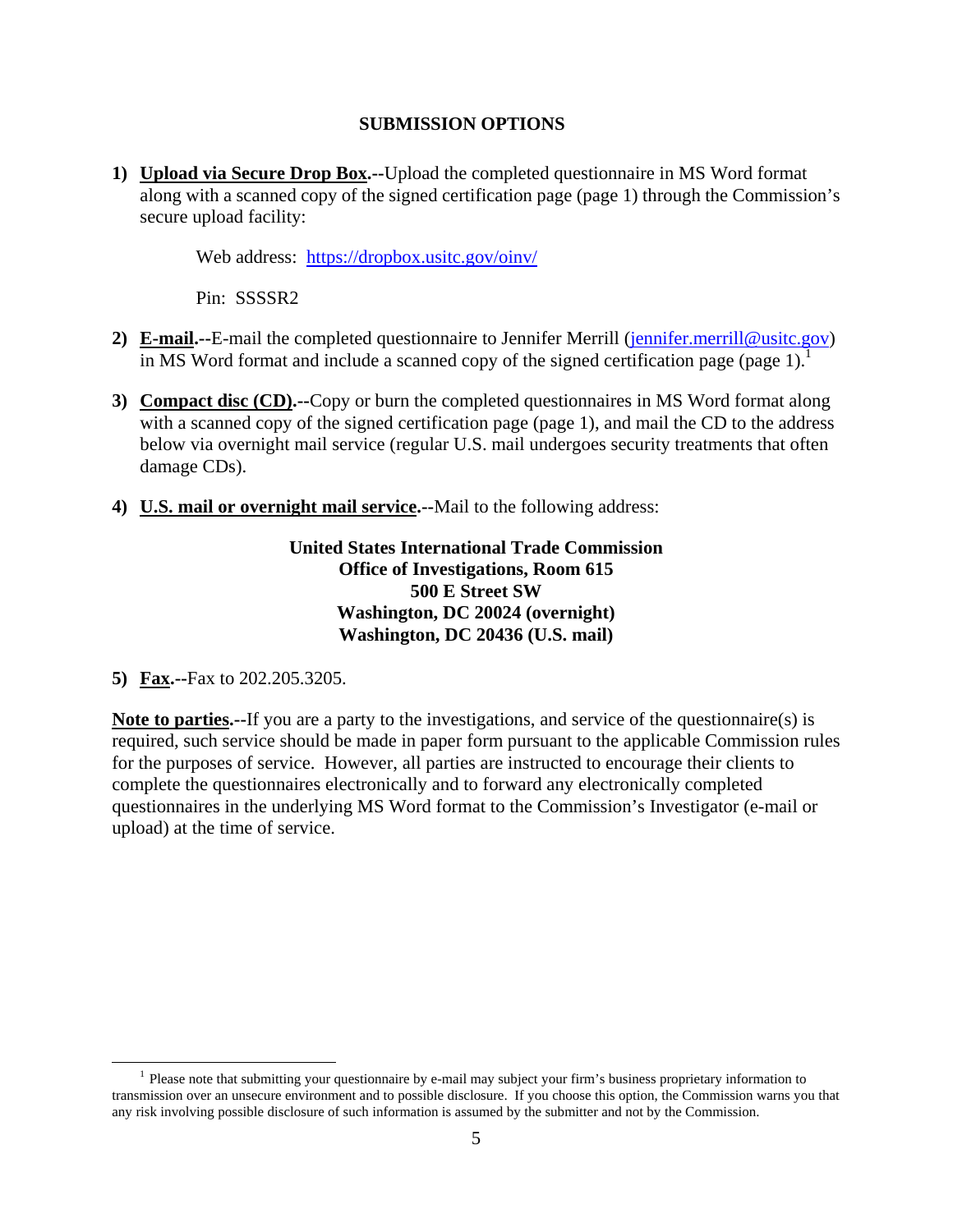#### **DEFINITIONS**

*Certain stainless steel sheet and strip ("stainless steel sheet & strip")*.--The products covered by these reviews are certain stainless steel sheet and strip in coils. Stainless steel is an alloy steel containing, by weight, 1.2 percent or less of carbon and 10.5 percent or more of chromium, with or without other elements. The subject sheet and strip is a flat-rolled product in coils that is greater than 9.5 mm in width and less than 4.75 mm in thickness, and that is annealed or otherwise heat treated and pickled or otherwise descaled. The subject sheet and strip may also be further processed (e.g., cold-rolled, polished, aluminized, coated, etc.) provided that it maintains the specific dimensions of sheet and strip following such processing.  $2^2$ 

> Excluded from the scope of these reviews are the following: (1) sheet and strip that is not annealed or otherwise heat treated and pickled or otherwise descaled, (2) sheet and strip that is cut to length, (3) plate (i.e., flat-rolled stainless steel products of a thickness of 4.75 mm or more), (4) flat wire (i.e., cold-rolled sections, with a prepared edge, rectangular in shape, of a width of not more than 9.5 mm), (5) razor blade steel, (6) flapper valve steel, (7) suspension foil, (8) certain stainless steel foil for automotive catalytic converters, (9) permanent magnet iron-chromium-cobalt alloy stainless strip, (10) certain electrical resistance alloy steel, (11) certain martensitic precipitation-hardenable stainless steel, and (12) three specialty stainless steels typically used in certain industrial blades and surgical and medication instruments. (Note: Items 5 through 12 are described in the **Supplement to Definitions** (as defined by Commerce) attached to this document.) Additional scope exclusions made in changed circumstance reviews by Commerce also are listed in the **Supplement**.

<sup>&</sup>lt;u>.</u>  $2^2$  The merchandise subject to these orders is currently imported under the Harmonized Tariff Schedule of the United States (HTS) at the following statistical reporting numbers: 7219.13.0031, 7219.13.0051, 7219.13.0071, 7219.13.0081, 7219.14.0030, 7219.14.0065, 7219.14.0090, 7219.32.0005, 7219.32.0020, 7219.32.0025, 7219.32.0035, 7219.32.0036, 7219.32.0038, 7219.32.0042, 7219.32.0044, 7219.33.0005, 7219.33.0020, 7219.33.0025, 7219.33.0035, 7219.33.0036, 7219.33.0038, 7219.33.0042, 7219.33.0044, 7219.34.0005, 7219.34.0020, 7219.34.0025, 7219.34.0030, 7219.34.0035, 7219.35.0005, 7219.35.0015, 7219.35.0030, 7219.35.0035, 7219.90.0010, 7219.90.0020, 7219.90.0025, 7219.90.0060, 7219.90.0080, 7220.12.1000, 7220.12.5000, 7220.20.1010, 7220.20.1015, 7220.20.1060, 7220.20.1080, 7220.20.6005, 7220.20.6010, 7220.20.6015, 7220.20.6060, 7220.20.6080, 7220.20.7005, 7220.20.7010, 7220.20.7015, 7220.20.7060, 7220.20.7080, 7220.20.8000, 7220.20.9030, 7220.20.9060, 7220.90.0010, 7220.90.0015, 7220.90.0060, and 7220.90.0080.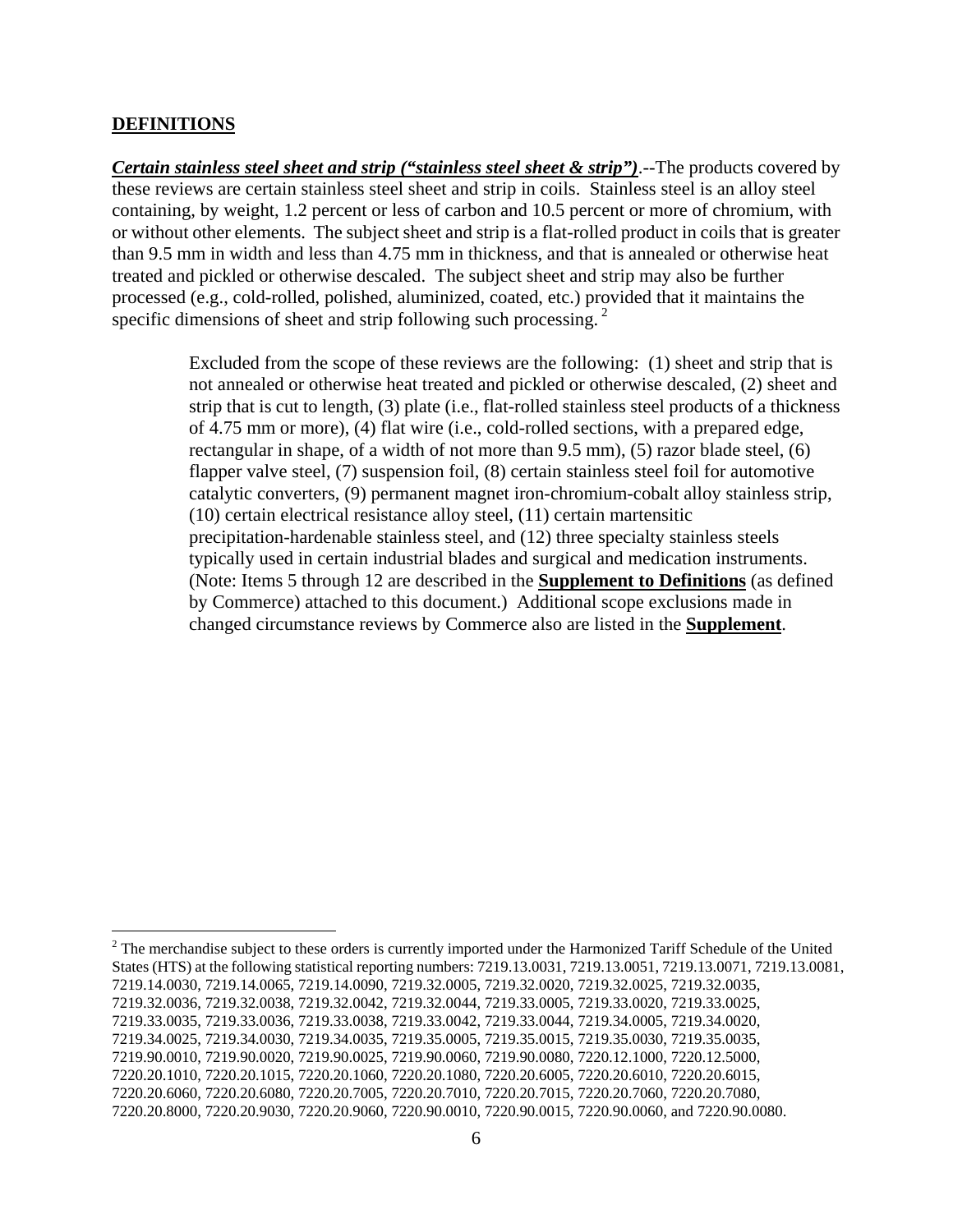### **DEFINITIONS--***Continued*

*Firm*.--An individual proprietorship, partnership, joint venture, association, corporation (including any subsidiary corporation), business trust, cooperative, trustee in bankruptcy, or receiver under decree of any court.

*Related firm*.--A firm that your firm solely or jointly owned, managed, or otherwise controlled; a firm that solely or jointly owned, managed, or otherwise controlled your firm; and/or a firm that was solely or jointly owned, managed, or otherwise controlled by a firm that also solely or jointly owned, managed, or otherwise controlled your firm.

*Establishment*.--Each facility of a firm in the United States involved in the production, importation, and/or purchase of stainless steel sheet and strip (as defined above), including auxiliary facilities operated in conjunction with (whether or not physically separate from) such facilities.

*United States*.--For purposes of these reviews, the 50 States, Puerto Rico, the U.S. Virgin Islands, and the District of Columbia.

*Importer*.--Any person or firm engaged, either directly or through a parent company or subsidiary, in importing stainless steel sheet and strip (as defined above) into the United States from a foreign manufacturer or through its selling agent.

*Imports*.--Those products identified for Customs purposes as imports for consumption for which your firm was the importer of record (i.e., was responsible for paying any import duty) or consignee (i.e., to which the merchandise was first delivered).

*Import quantities*.--Quantities reported should be net of returns.

*Import values*.--Values reported should be landed, duty-paid values (but not including antidumping and/or countervailing duties) at the U.S. port of entry, including ocean freight and insurance costs, brokerage charges, and normal import duties (i.e., including all charges except inland freight in the United States and antidumping and/or countervailing duties).

*Purchaser*.--Any person or firm engaged, either directly or through a parent company or subsidiary, in purchasing stainless steel sheet and strip (as defined above) from another firm that produces, imports, or otherwise distributes stainless steel sheet and strip. A retail firm that is the importer of record may be considered a purchaser.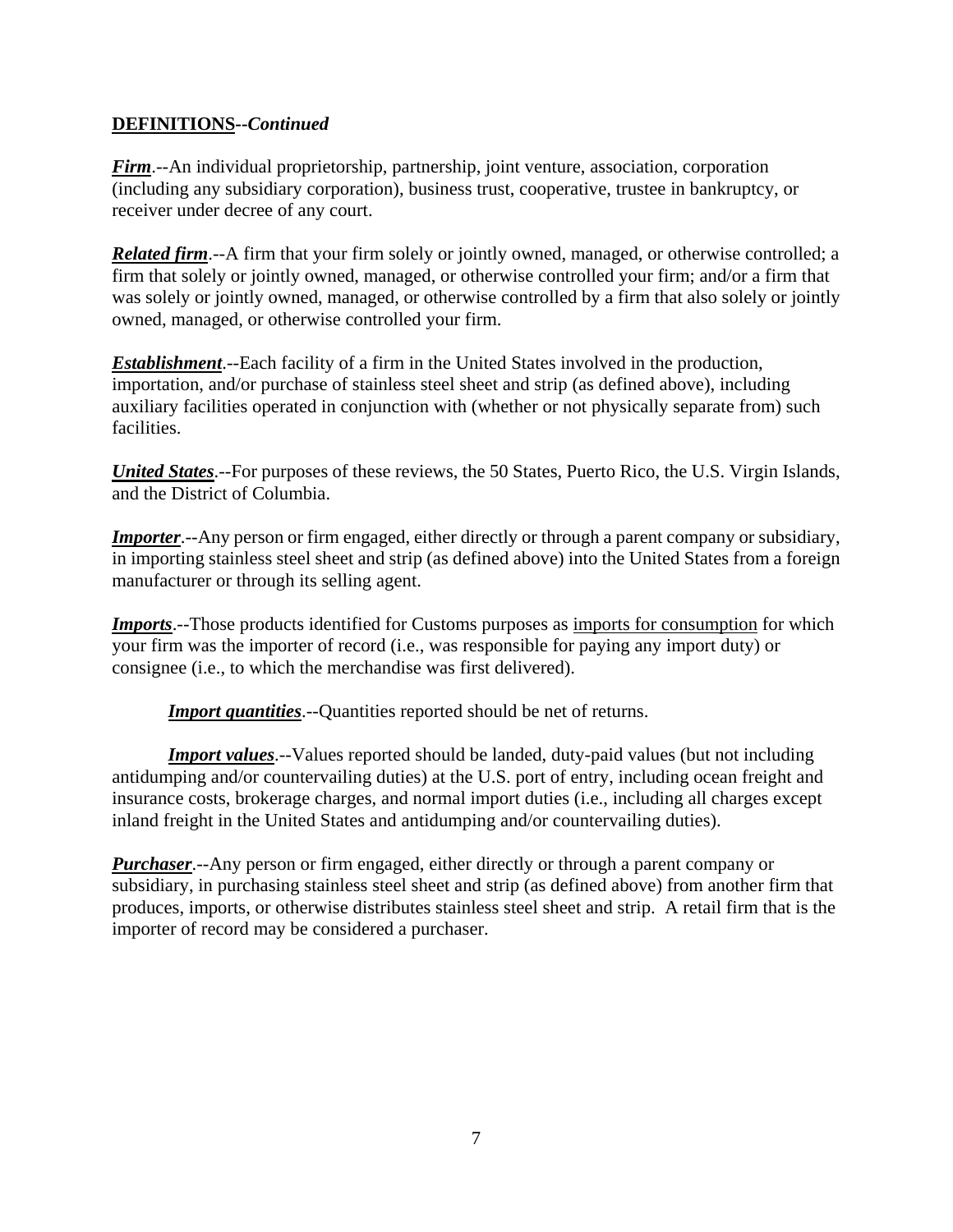### **DEFINITIONS--***Continued*

*Purchases*.--Purchases from all sources, NOT including direct imports from foreign sources located outside of the United States (which should be reported in an importer questionnaire).

*Purchase quantities*.--Quantities reported should be net of returns.

*Purchase values*.--Values reported should be net values (i.e., gross purchase values less all discounts, allowances, rebates, and the value of returned goods), delivered to your U.S. receiving point.

*Shipments*.--Shipments of products produced in or imported by your U.S. establishment(s). Include shipments to the contracting firm of product produced by your firm under a toll agreement.

*Shipment quantities*.--Quantities reported should be net of returns.

*Shipment values*.--Values reported should be net values (*i.e.*, gross sales values less all discounts, allowances, rebates, prepaid freight, and the value of returned goods), f.o.b. your U.S. point of shipment. The value of domestic shipments to the contracting firm under a toll agreement is the conversion fee (including profit).

#### *Types of shipments*:

*U.S. shipments*.--Commercial shipments, internal consumption, and transfers to related firms within the United States.

*Commercial shipments*.--Shipments, other than internal consumption and transfers to related firms, within the United States.

*Internal consumption*.--Product consumed internally by your firm.

*Transfers to related firms*.--Shipments made to related domestic firms.

*Export shipments*.--Shipments to destinations outside the United States, including shipments to related firms.

*Inventories*.--Finished goods inventory, not raw materials or work-in-progress.

### **The following definitions apply only to the PRODUCER QUESTIONNAIRE.**

*Average production capacity*.--The level of production that your establishment(s) could reasonably have expected to attain during the specified periods. Assume normal operating conditions (i.e., using equipment and machinery in place and ready to operate; normal operating levels (hours per week/weeks per year) and time for downtime, maintenance, repair, and cleanup; and a typical or representative product mix).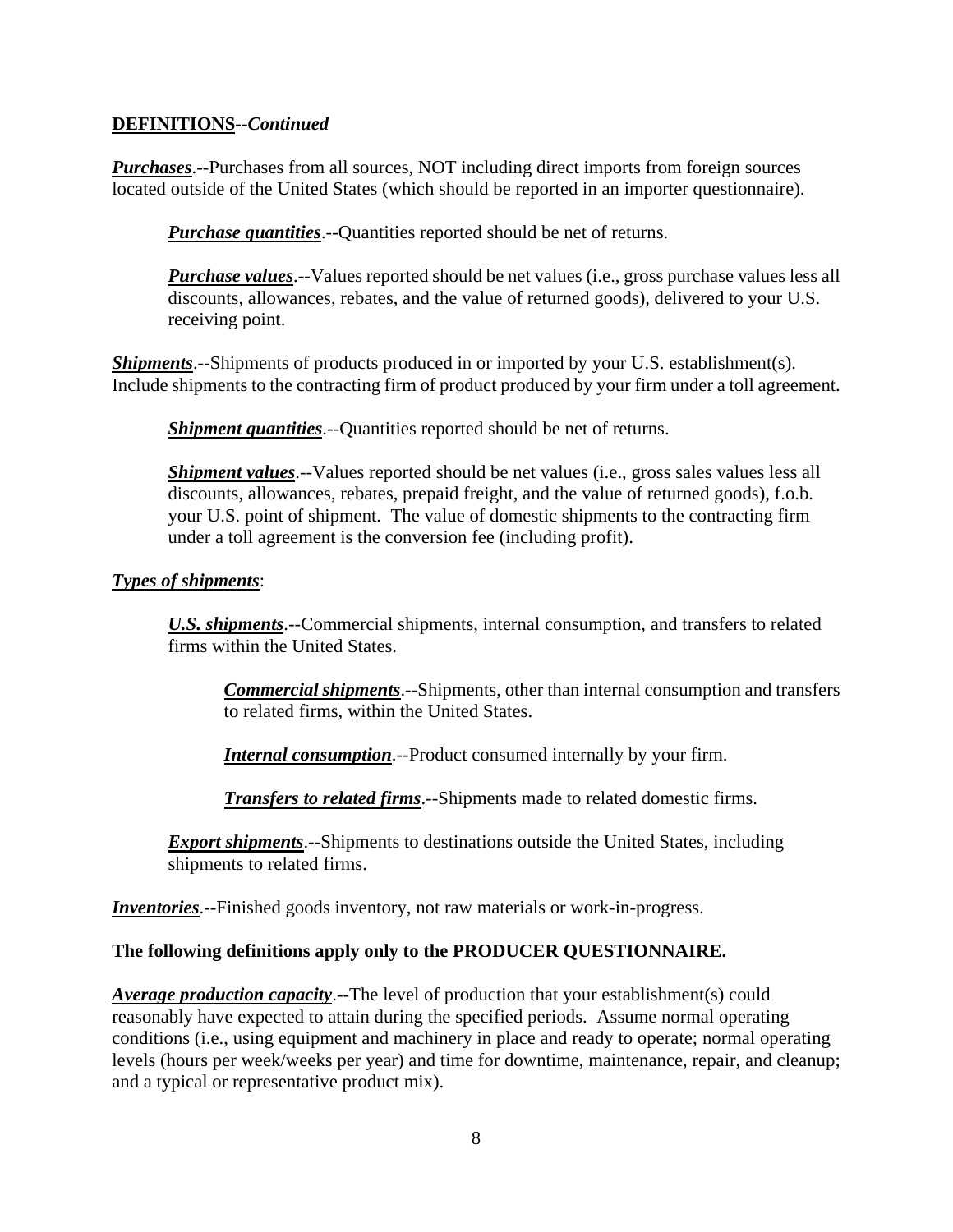## **DEFINITIONS--***Continued*

*Toll agreement*.--Agreement between two firms whereby the first firm furnishes the raw materials and the second firm uses the raw materials to produce a product that it then returns to the first firm with a charge for processing costs, overhead, etc.

*Production*.--All production in your U.S. establishment(s), including production consumed internally within your firm and production for another firm under a toll agreement.

*PRWs*.--Production and related workers, including working supervisors and all nonsupervisory workers (including group leaders and trainees) engaged in fabricating, processing, assembling, inspecting, receiving, storage, handling, packing, warehousing, shipping, trucking, hauling, maintenance, repair, janitorial and guard services, product development, auxiliary production for plant's own use (e.g., power plant), recordkeeping, and other services closely associated with the above production operations.

*Average number employed*.--Add the number of employees, both full-time and part-time, for the 12 pay periods ending closest to the 15th of the month and divide that total by 12.

*Hours worked*.--Include time paid for sick leave, holidays, and vacation time. Include overtime hours actually worked; do not convert overtime pay to its equivalent in straight-time hours.

*Wages paid*.--Total wages paid before deductions of any kind (e.g., withholding taxes, old-age and unemployment insurance, group insurance, union dues, bonds, etc.). Include wages paid directly by your firm for overtime, holidays, vacations, and sick leave.

*Fiscal year*.--The 12-month period between settlement of your firm's financial accounts.

*Continued Dumping and Subsidy Offset Act (Byrd Amendment) funds received*.--Funds disbursed by the Bureau of Customs and Border Protection under the Continued Dumping and Subsidy Offset Act of 2000 (the "Byrd Amendment"). The Byrd Amendment provides for the annual distribution of the duties collected pursuant to antidumping and countervailing duty orders. The distribution is available to "affected domestic producers for qualifying expenditures."

*Purchases other than direct imports*.--Purchases from U.S. producers, U.S. importers, and other U.S. sources.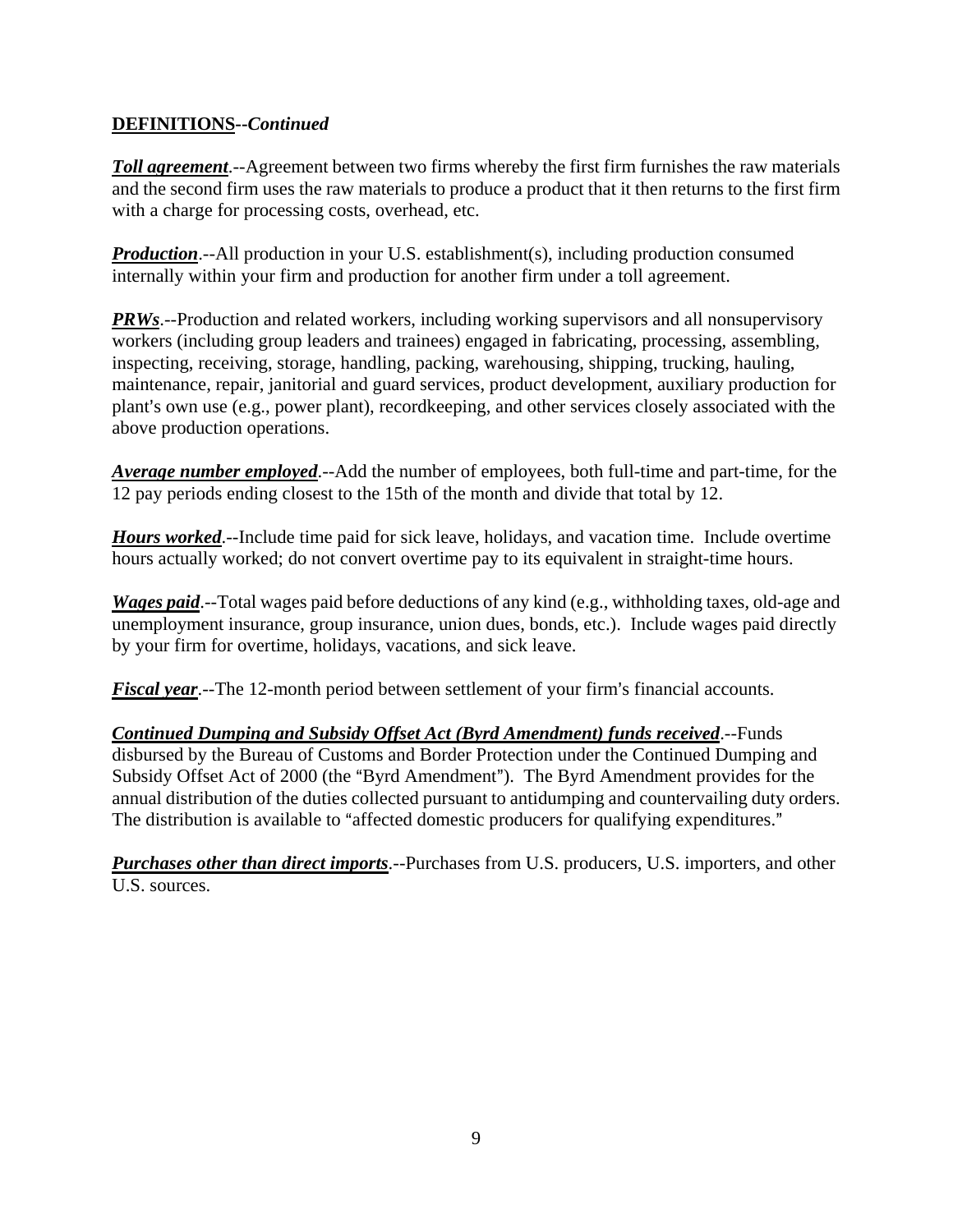#### **SUPPLEMENT TO DEFINITIONS**

- 5. Razor blade steel is a flat-rolled product of stainless steel, not further worked than cold-rolled (cold-reduced), in coils, of a width of not more than 23 mm and a thickness of 0.266 mm or less, containing, by weight, 12.5 to 14.5 percent chromium, and certified at the time of entry to be used in the manufacture of razor blades.
- 6. Flapper valve steel is defined as stainless steel strip in coils containing, by weight, between 0.37 and 0.43 percent carbon, between 1.15 and 1.35 percent molybdenum, and between 0.20 and 0.80 percent manganese. This steel also contains, by weight, phosphorus of 0.025 percent or less, silicon of between 0.20 and 0.50 percent, and sulfur of 0.020 percent or less. The product is manufactured by means of vacuum arc remelting, with inclusion controls for sulphide of no more than 0.04 percent and for oxide of no more than 0.05 percent. Flapper valve steel has a tensile strength of between 210 and 300 ksi, yield strength of between 170 and 270 ksi, plus or minus 8 ksi, and a hardness (Hv) of between 460 and 590. Flapper valve steel is most commonly used to produce specialty flapper valves in compressors. Also excluded is a product referred to as suspension foil, a specialty steel product used in the manufacture of suspension assemblies for computer disk drives.
- 7. Suspension foil is described as 302/304 grade or 202 grade stainless steel of a thickness between 14 and 127 microns, with a thickness tolerance of plus-or-minus 2.01 microns, and surface glossiness of 200 to 700 percent Gs. Suspension foil must be supplied in coil widths of not more than 407 mm and with a mass of 225 kg or less. Roll marks may only be visible on one side, with no scratches of measurable depth. The material must exhibit residual stresses of 2 mm maximum deflection and flatness of 1.6 mm over 685 mm length.
- 8. Certain stainless steel foil for automotive catalytic converters is a specialty foil with a thickness of between 20 and 110 microns used to produce a metallic substrate with a honeycomb structure for use in automotive catalytic converters. The steel contains, by weight, carbon of no more than 0.030 percent, silicon of no more than 1.0 percent, manganese of no more than 1.0 percent, chromium of between 19 and 22 percent, aluminum of no less than 5.0 percent, phosphorus of no more than 0.045 percent, sulfur of no more than 0.03 percent, lanthanum of less than 0.002 or greater than 0.05 percent, and total rare earth elements of more than 0.06 percent, with the balance iron.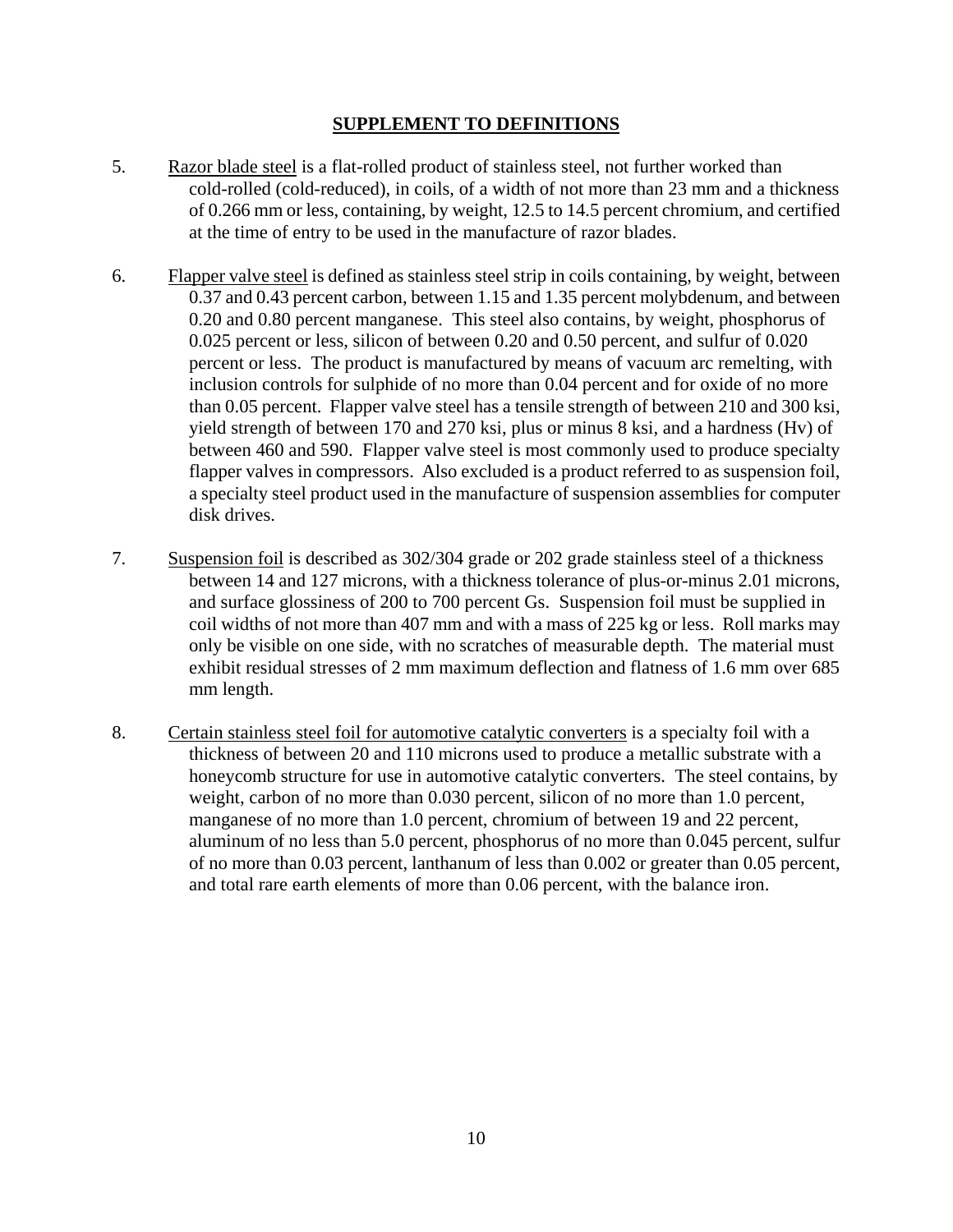#### **SUPPLEMENT TO DEFINITIONS–***Continued*

- 9. Permanent magnet iron-chromium-cobalt alloy stainless strip is a ductile stainless steel strip that contains, by weight, 26 to 30 percent chromium and 7 to 10 percent cobalt, with the remainder of iron, in widths 228.6 mm or less, and a thickness between 0.127 and 1.270 mm. It exhibits magnetic remanence between 9,000 and 12,000 gauss, and a coercivity of between 50 and 300 oersteds. This product is most commonly used in electronic sensors and is currently available under proprietary trade names such as "Arnokrome III."<sup>1</sup>
- 10. Certain electrical resistance alloy steel is a non-magnetic stainless steel manufactured to American Society of Testing and Materials (ASTM) specification B344 and containing, by weight, 36 percent nickel, 18 percent chromium, and 46 percent iron, and is most notable for its resistance to high-temperature corrosion. It has a melting point of 1390 degrees Celsius and displays a creep rupture limit of 4 kilograms per square millimeter at 1000 degrees Celsius. This steel is most commonly used in the production of heating ribbons for circuit breakers and industrial furnaces, and in rheostats for railway locomotives. The product is currently available under proprietary trade names such as "Gilphy  $36$ ."
- 11. Certain martensitic precipitation-hardenable stainless steel is a high-strength, ductile stainless steel product is designated under the Unified Numbering System (UNS) as S45500-grade steel, and contains, by weight, 11 to 13 percent chromium and 7 to 10 percent nickel. Carbon, manganese, silicon and molybdenum each comprise, by weight, 0.05 percent or less, with phosphorus and sulfur each comprising, by weight, 0.03 percent or less. This steel has copper, niobium, and titanium added to achieve aging and will exhibit yield strengths as high as 1700 MPa and ultimate tensile strengths as high as 1750 MPa after aging, with elongation percentages of 3 percent or less in 50 mm. It is generally provided in thicknesses between 0.635 and 0.787 mm, and in widths of 25.4 mm. This product is most commonly used in the manufacture of television tubes and is currently available under proprietary trade names such as "Durphynox 17."3

 $\overline{a}$ 

<sup>&</sup>lt;sup>1.4</sup> Arnokrome III" is a trademark of the Arnold Engineering Company.<br><sup>24</sup> Gilphy 26<sup>2</sup> is a trademark of Imphy  $S_A$ 

 $^{2}$ "Gilphy 36" is a trademark of Imphy, S.A.

<sup>&</sup>lt;sup>3</sup>"Durphynox 17" is a trademark of Imphy, S.A.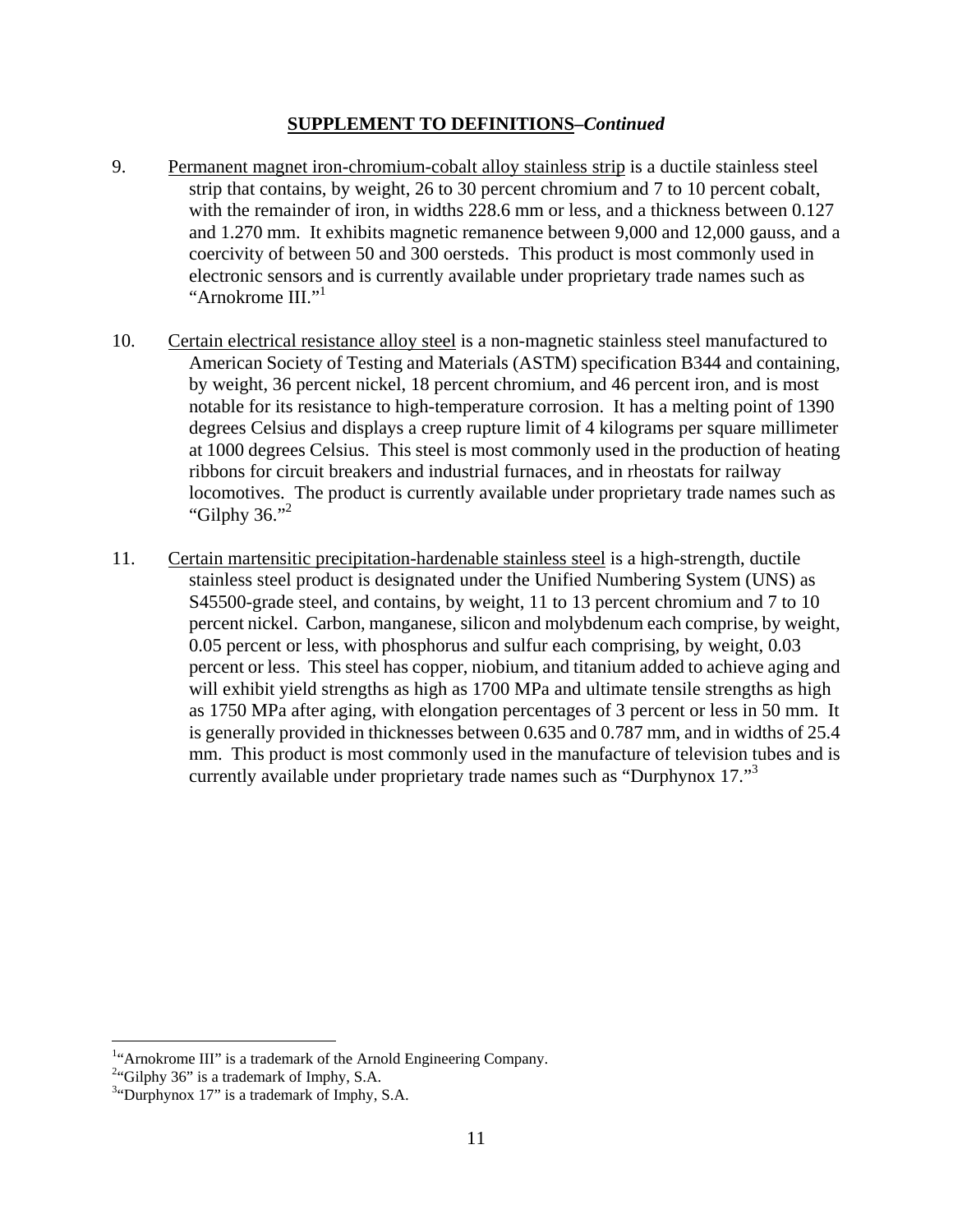#### **SUPPLEMENT TO DEFINITIONS–***Continued*

12. Three specialty stainless steels typically used in certain industrial blades and surgical and medication instruments are excluded from these reviews. They are described as follows:

> (A) Stainless steel strip in coils used in the production of textile cutting tools (e.g., carpet knives). (Note. This list of uses is illustrative and provided for descriptive purposes only.) This steel is similar to AISI grade 420 but containing, by weight, 0.5 to 0.7 percent of molybdenum. The steel also contains, by weight, carbon of between 1.0 and 1.1 percent, sulfur of 0.020 percent or less, and includes between 0.20 and 0.30 percent copper and between 0.20 and 0.50 percent cobalt. This steel is sold under proprietary names such as "GIN4 Mo."<sup>4</sup>

> (B) The second excluded stainless steel strip in coils is similar to AISI 420-J2 and contains, by weight, carbon of between 0.62 and 0.70 percent, silicon of between 0.20 and 0.50 percent, manganese of between 0.45 and 0.80 percent, phosphorus of no more than 0.025 percent, and sulfur of no more than 0.020 percent. This steel has a carbide density on average of 100 carbide particles per 100 square microns. An example of this product is "GIN5" steel. $4$

> (C) The third specialty steel has a chemical composition by weight that is similar to AISI 420 F, with carbon of between 0.37 and 0.43 percent, molybdenum of between 1.15 and 1.35 percent, but lower manganese of between 0.20 and 0.80 percent, phosphorus of no more than 0.025 percent, silicon of between 0.20 and 0.50 percent, and sulfur of no more than 0.020 percent. This product is supplied with a hardness of more than Hv 500 guaranteed after customer processing, and is supplied as, for example, "GIN6." $4$

13. In addition, Commerce revoked in part the antidumping duty orders with respect to imports of the following products:

> (A). Specialty magnet stainless steel strip product from Germany known as SemiVac 90 (*see* 66 FR 50173, October 20, 2001). The revoked product is a permanent magnet iron-chromium-cobalt stainless steel strip containing, by weight, 13 percent chromium, 6 percent cobalt, 71percent iron, 6 percent nickel and 4 percent molybdenum. The product is supplied in widths up to 1.27 cm (12.7 mm), inclusive, with a thickness between 45 and 75 microns, inclusive. This product exhibits magnetic remanence between 400 and 780 nWb, and coercivity of between 60 and 100 oersteds. This product is currently supplied under the trade name ''SemiVac 90."

> (B). Stainless steel welding electrode strips from Japan that are manufactured in accordance with American Welding Society (AWS) specification ANSI/AWS A5.9-93 (*see* 65 FR 17856, April 5, 2000,). The revoked products are stainless steel welding

 $\overline{a}$ 

<sup>&</sup>lt;sup>4.</sup> GIN4 Mo," "GIN5," and "GIN6"' are the proprietary grades of Hitachi Metals America, Ltd.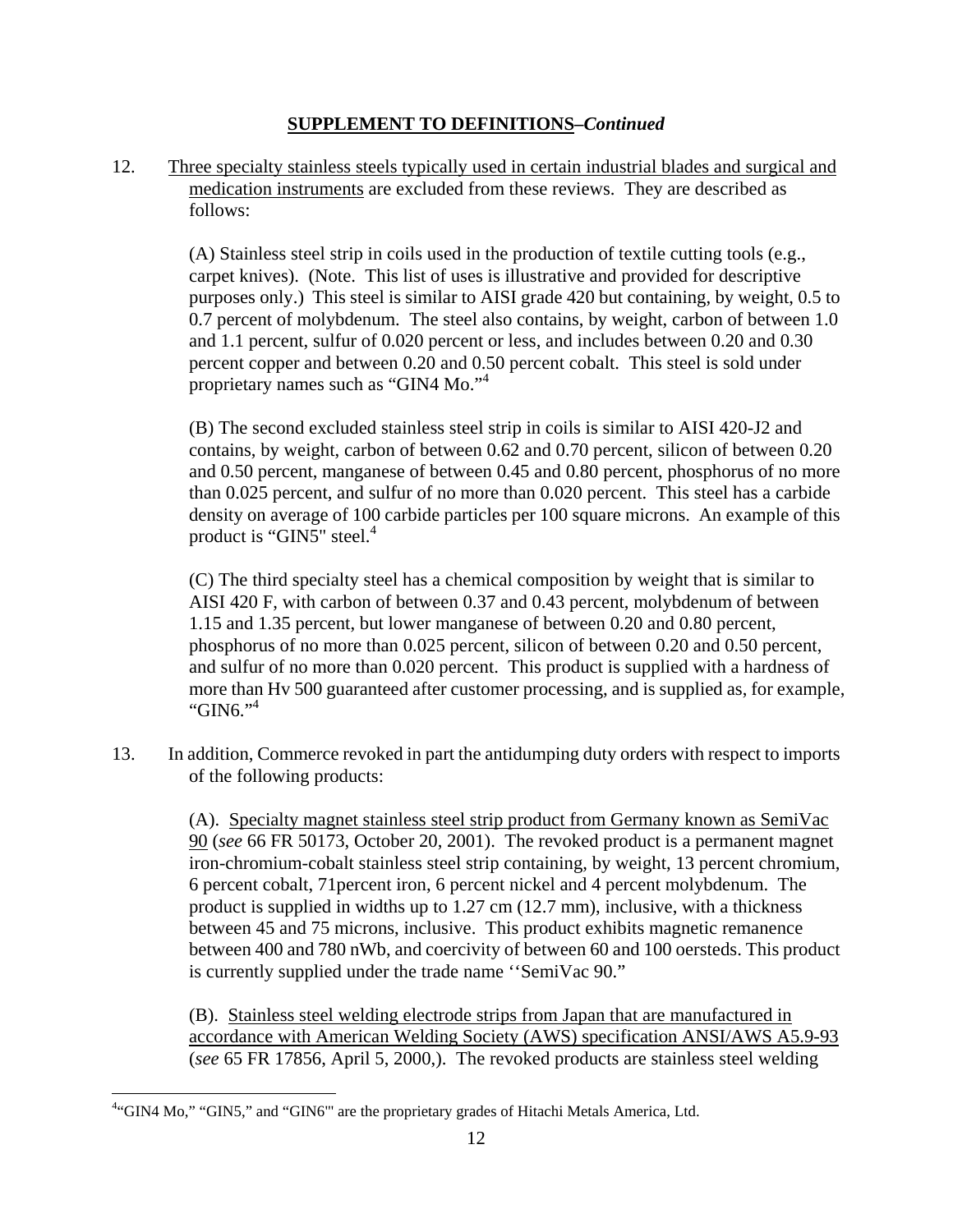electrode strips that are manufactured in accordance with American Welding Society (AWS) specification ANSI/AWS A5.9–93. The products are 0.5 mm in thickness, 60mm in width, and in coils of approximately 60 pounds each. The products are limited to the following AWS grade classifications: ER 308L, ER309L, ER 316L and ER 347, and a modified ER 309L or 309LCb which meets the following chemical composition limits (by weight): carbon—0.03% maximum; chromium -20.0–22.0%; nickel - 10.0–12.0%; molybdenum - 0.75% maximum; manganese -1.0–2.5%; silicon - 0.65% maximum; phosphorus - 0.03% maximum; sulfur - 0.03% maximum; copper - 0.75% maximum; columbium - 8 times the carbon level minimum -1.0% maximum.

(C). Certain stainless steel used for razor blades, medical surgical blades, and industrial blades from Japan that are sold under proprietary names such as DSRIK7, DSRIKA, and DSRIK9 (*see* FR 65 54841, September 11, 2000). The revoked products are specialty products with a thickness of 0.15 mm to 1.000 mm, or 0.006 inches to 0.040 inches, and a width of 6 mm to 50 mm, or 0.250 inches to 2.000 inches. The edge of the products are slit, and the finish is bright. The steel contains the following chemical composition by weight: carbon 0.65% to 1.00%, silicon 1.00% maximum, manganese 1.00% maximum, phosphorus 0.35% maximum, sulfur 0.25% maximum, nickel 0.35% maximum, chromium 0.15% maximum, and molybdenum 0.30% maximum.

(D). Certain stainless steel lithographic sheet from Japan that is made of 304-grade stainless steel (*see* 65 FR 64423, October 27, 2000). The revoked sheet is made of 304-grade stainless steel and must satisfy each of the following fifteen specifications. The sheet must (1) have an ultimate tensile strength of minimum 75 KSI; (2) a yield strength of minimum 30 KSI; (3) a minimum elongation of 40 percent; (4) a coil weight of 4000-6000 lbs.; (5) a width tolerance of  $-0/+0.0625$  inch; and (6) a gauge tolerance of +/-0.001 inch. With regard to flatness, (7) the wave height and wave length dimensions must correspond to both edge wave and center buckle conditions; (8) the maximum wave height shall not exceed 0.75 percent of the wave length or 3 mm (0.118 inch), whichever is less; and (9) the wave length shall not be less than 100 mm (3.937 inch). With regard to the surface, (10) the surface roughness must be RMS (RA) 4-8; (11) the surface must be degreased and no oil will be applied during the slitting operation; (12) the surface finish shall be free from all visual cosmetic surface variations or stains in spot or streak form that affect the performance of the material; (13) no annealing border is acceptable; (14) the surface finish shall be free from all defects in raised or depression nature (e.g., scratches, gouges, pimples, dimples, etc.) exceeding 15 microns in size and with regard to dimensions; and (15) the thickness will be .0145+/-.001 and the widths will be either 38", 38.25", or 43.5" and the thickness for 39" material will be .0118 +/-.001 inches.

(E). Certain nickel clad stainless steel sheet from Japan (*see* 65 FR 77578, December 12, 2000). The revoked nickel clad stainless steel sheet must satisfy each of the following specifications. The sheet must: (1) Have a maximum coil weight of 1000 pounds; (2) with a coil interior diameter of 458 mm to 540 mm; (3) with a thickness of .33 mm and a width of 699.4 mm; (4) fabricated in three layers with a middle layer of grade 316L or UNS 531603 sheet and strip sandwiched between the two layers of nickel cladding, using a roll bonding process to apply the nickel coating to each